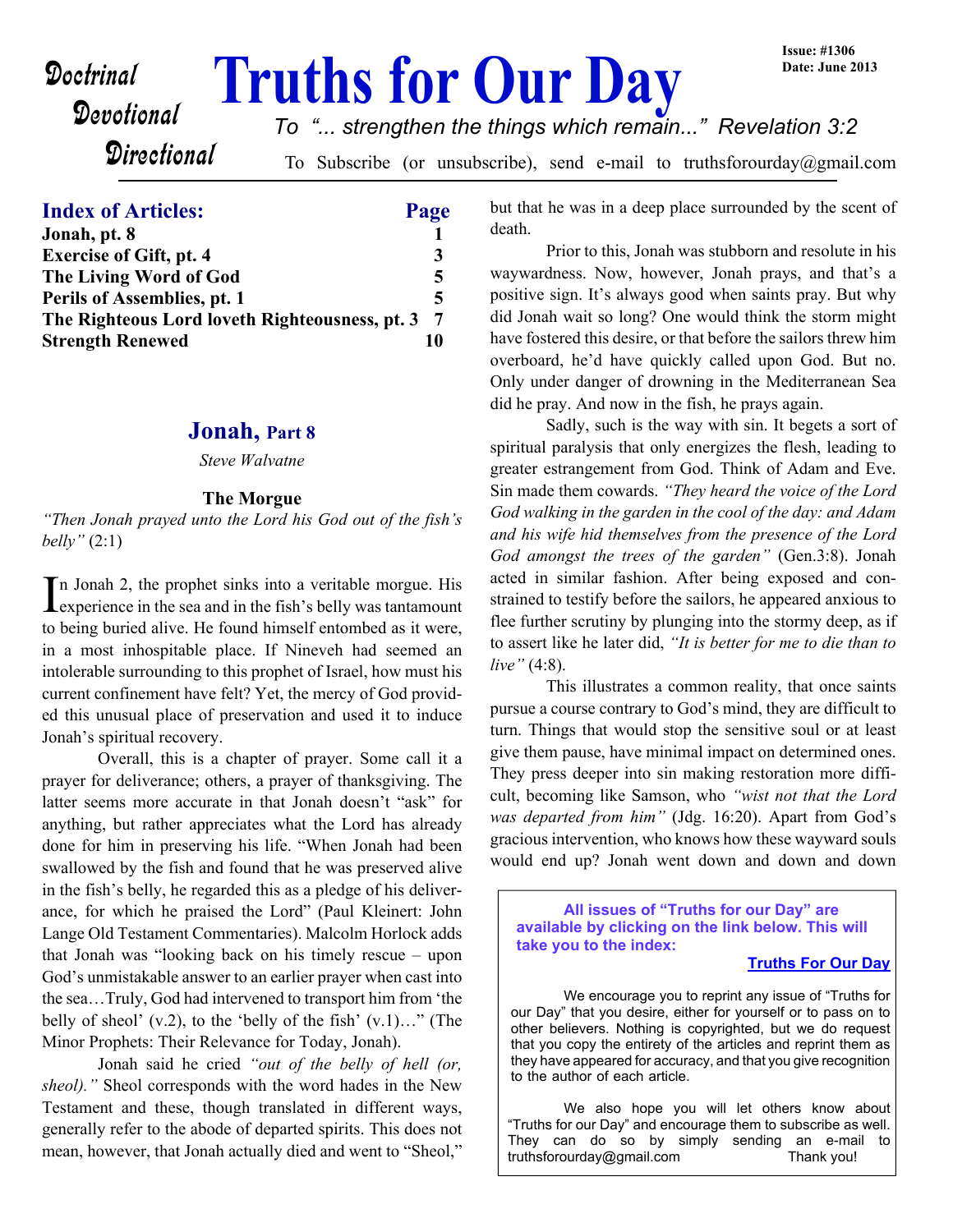#### before reaching bottom as we see here – *"I went down to the bottoms [or, 'extremities'] of the mountains"* (v.6).

 Sinking into that morgue-like environment, Jonah suddenly realized his peril. Like the prodigal of Luke 15, he at long last "came to himself" (v.17) and prayed, remanding his fate into the hands of Him who moments earlier, he'd tried to avoid. He couldn't outmaneuver God, and neither can we. Eventually, all avenues of rebellion close in upon the froward. Jeremiah wrote of willful Israel, *"The Lord was as an enemy: He hath swallowed up Israel, He hath swallowed up all her palaces: He hath destroyed his strong holds, and hath increased in the daughter of Judah mourning and lamentation"* (Lam. 2:5). Behind these words is a principle we dare not overlook. God's people cannot do as they please. If, like Jonah (or Israel), they persist in thwarting heaven's will, then God becomes an adversary, waiting to swallow them up. Such action naturally entails much sorrow and suffering that might have been averted, yet in it, there are lessons mercifully meant to restore the erring.

*"Then Jonah prayed unto the Lord his God."* Here was Jonah's thanksgiving prayer from inside the fish and this statement is evidence that the practical intimacy of relationship was being recovered. Positionally, of course, the Lord was still Jonah's God, but disobedience had dulled its reality. Nothing on earth can surpass the inward realization that the Lord is "my" God, or as David said, "The Lord is my Shepherd…" (Ps. 23:1). Johnson Oatman Jr. penned some three thousand hymns and among them is one that beautifully captures the essence of this relationship:

> There's One above all earthly friends Whose love all earthly love transcends, It is my Lord and Christ divine, My Lord because I know He's mine.

He's mine because He died for me, He saved my soul, He set me free; With joy I worship at His shrine And cry, "Praise God, I know He's mine."

Someday upon the streets of gold Mine eyes His glory shall behold, Then, while His arms around me twine, I'll cry for joy, "I know He's mine."

I know He's mine, this Friend so dear, He lives with me, He's ever near; Ten thousand charms around Him shine, And, best of all, I know He's mine.

 Jonah descended to a place where no human could hear his cry. Only the Lord could plumb the depths and understand the full measure of his groaning and tears.

Prayers ascend daily from places worldwide, yet few from locations as unique as Jonah's. Nehemiah prayed while serving in the palace, Paul and Silas prayed while suffering in a prison, and Hannah prayed while sorrowing before a priest (Neh. 2:4; Acts 16:25; 1 Sam. 1:9-18). Daniel was in his room, Peter was on a roof, and Paul joined others by a river to pray (Dan. 6:10; Acts 10:9; 16:13). The key ingredient, of course, is that we pray "unto the Lord" as Jonah did. Sometimes public prayers veer off. Prayers that preach sermons are misdirected, prayers that provoke saints are misbehaved, and prayers that promote self are just plain miserable. These aren't supplications, but schemes aimed to gratify the flesh and disrupt the gathering. May the Lord preserve us from such!

 In verse 2, the prophet starts to reveal what he expressed while confined in the fish's belly. Twice, when drowning, he says that he "cried." The first word "cried" is qara, meaning to "cry out" or "proclaim," the very thing Jonah was to do before Nineveh (1:2), but now had to do before Jehovah. He couldn't "summon" others from the bottom of the sea. What a fix this was! Sin brings wayward souls into unimaginable circumstances.

 The second word for "cried" is shawa, "a cry for help in distress" (Wilson's Old Testament Word Studies). If qara was Jonah's original duty in Nineveh, then shawa was what Nineveh needed to do once they heard God's message. And indeed, Nineveh did do just that for a time, as evidenced by their actions in chapter 3. But here, the servant was distressed himself. He was in need of mercy. The Lord heeded his cry, though the humbling experience didn't soften Jonah's feelings towards Nineveh, as one might have thought. How inconsiderate the heart can be even when God has been merciful. Matthew 18:32-33 comes to mind, where a lord rebuked an unforgiving bondservant, saying, *"O thou wicked servant, I forgave thee all that debt, because thou desiredst me: shouldest not thou also have had compassion on thy fellowservant, even as I had pity on thee?"*

 Nevertheless, Jonah's cries were earnest. They ascended silently from his heart as he sank deeper into the sea. Unuttered pleas are often the weightiest. "It is not here merely a loud voice," writes James Clyde. "It implies close engagements of heart, great fervor, earnestness, and importunity. This is the more strongly indicated as the word is repeated" (The Biblical Illustrator: v.10). George Young agrees, saying the Omniscient "reads the language of the heart, He hears the voice of the soul, and understands the groaning which cannot be uttered. The expression which Jonah employs is merely intended to indicate the warmth of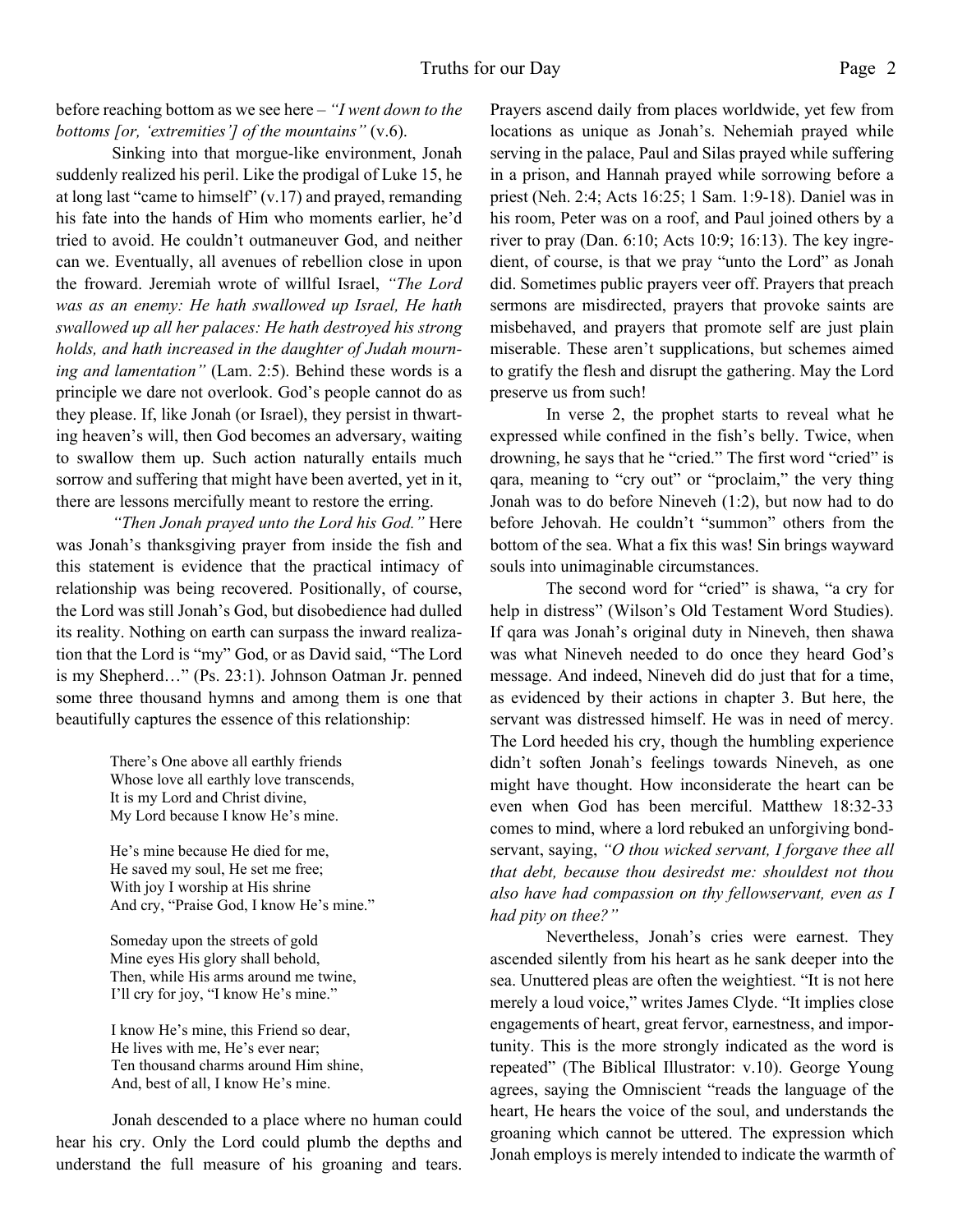his desires: he prayed with great fervor, like one who cries aloud for deliverance" (Lectures on the Book of Jonah).

 Afflictions frequently extract fervent supplications: *"I cried by reason of mine affliction…"* When all is well, we pray, but rarely like we do when things go wrong. James said of Elijah, *"…The effectual, fervent prayer of a righteous man availeth much"* (5:16). Amid the "lukewarmness" of our day (Rev. 3:16), fewer and fewer prayers have the fervency they used to have. In fact, fervor or passion in the pulpit and prayer meeting is generally derided by modern minds. It's fine for business and fine for ballgames, but "over the top" when dealing with issues of eternal consequence. Yet the more we adapt to that kind of thinking, the less effectual our preaching and prayers become. Said James again, *"Elias…prayed earnestly that it might not rain: and it rained not on the earth by the space of three years and six months"* (5:17). Hebrews 5:7, says the Saviour *"offered up prayers and supplications with strong [or, forcible] crying and tears…and was heard in that He feared.*" That fervency of utterance evolves from deep within the soul. Nothing's "humdrum" in that kind of prayer.

 Safe in the fish's belly, Jonah praised God for hearing his plea, likely considering it a token of further blessing to come. The Lord "gave heed" and "was attentive," even though Jonah personally, had failed to hearken when Jehovah called him. We might vilify the prophet's negligence, were it not for similar failures in our own lives. Rather, we rejoice in knowing that God is a restoring God. Jonah did the same, even though present surroundings were morgue-like at best. *(continued)*

> As a servant of God, nothing is more important than that you should preserve a pure conscience.

# **Exercise of Gift**

William Rogers

(Excerpted from "Notes on St. Paul's First Epistle to the Corinthians")

 $\mathbf{W}$  have already to some extent been occupied with chapter 14, while we were considering its connections with the two chapters that precede it. If these connections are kept in mind they will greatly assist towards an understanding of it; because the three chapters taken together form, as we have seen, a distinct and definite

section of the epistle.

It appears evident, from the way in which chapter 12 begins, that the subject of the gifts was one of those concerning which the Corinthians had written to Paul (ch. 7:1); but from chapter 14 it also seems clear that the reports which had reached him as to their conduct (ch. 1, 11) included a reference to the manner in which they had been misusing some of these gifts in their meetings. That there were at least three manifestations of this evil is suggested in our chapter; and all three of them arose through ,exercising gift for mere display, instead of for edification. They were:--

1. Undue prominence given to speaking with tongues, as being the most showy among those gifts which they possessed. With this the greater part of the chapter is taken up.

2. Unwillingness to wait upon one another, which led to several exercising their gifts at once, and resulted in "confusion" (vs. 30-33).

3. Certain women pushing themselves to the front by claiming the same right )to ,take part in public ministry as the men (vs. 34-36).

Numerous questions have been raised as to the matters here dealt with, and many and various are the opinions which have been expressed concerning them. Instead of adding to the number of these, we shall, however, in keeping with our title, "note" some of the clues that are to be found in the chapter itself, and also elsewhere, for our assistance in rightly understanding it

One of them, to which attention was drawn when we were considering ch. 11, is the repetition, seven times in all, in that chapter and in this, of the Greek word which is rendered "come together." These are, as was said, the only places in the New Testament where it is used with reference to meetings of the Assembly; and they form such a bond between the two chapters as should make us slow to draw any distinction between the meetings which are in view in each case, even though ch. 11 has to do with the ordinance of remembrance, and ch. 14 with the ministry.

Another expression which points in the same direction is the phrase "in church" (without the definite article in the Greek, although it is inserted in the A. V.). This occurs in vs. 19, 28, 35, of chapter 14; and is only found elsewhere in chapter 1 1. 18. It evidently means "in the church as assembled for a meeting," and may be contrasted with the other phrase, "in the church" (with the article), which we get in ch. 6: 4; ch. 12: 28, etc.

As for the two gifts, "prophesying" and "speaking with tongues," regarding which our chapter has so' much to say; it will be noticed that while the latter apparently was considered by the Corinthians to be the greatest gift they possessed, the former was in Paul's own estimation second only to apostleship. See ch. 12: 28 and Eph. 4: 1 1). They were therefore well suited to illustrate the lesson he sought to teach here-that the aim in exercising gift should be, not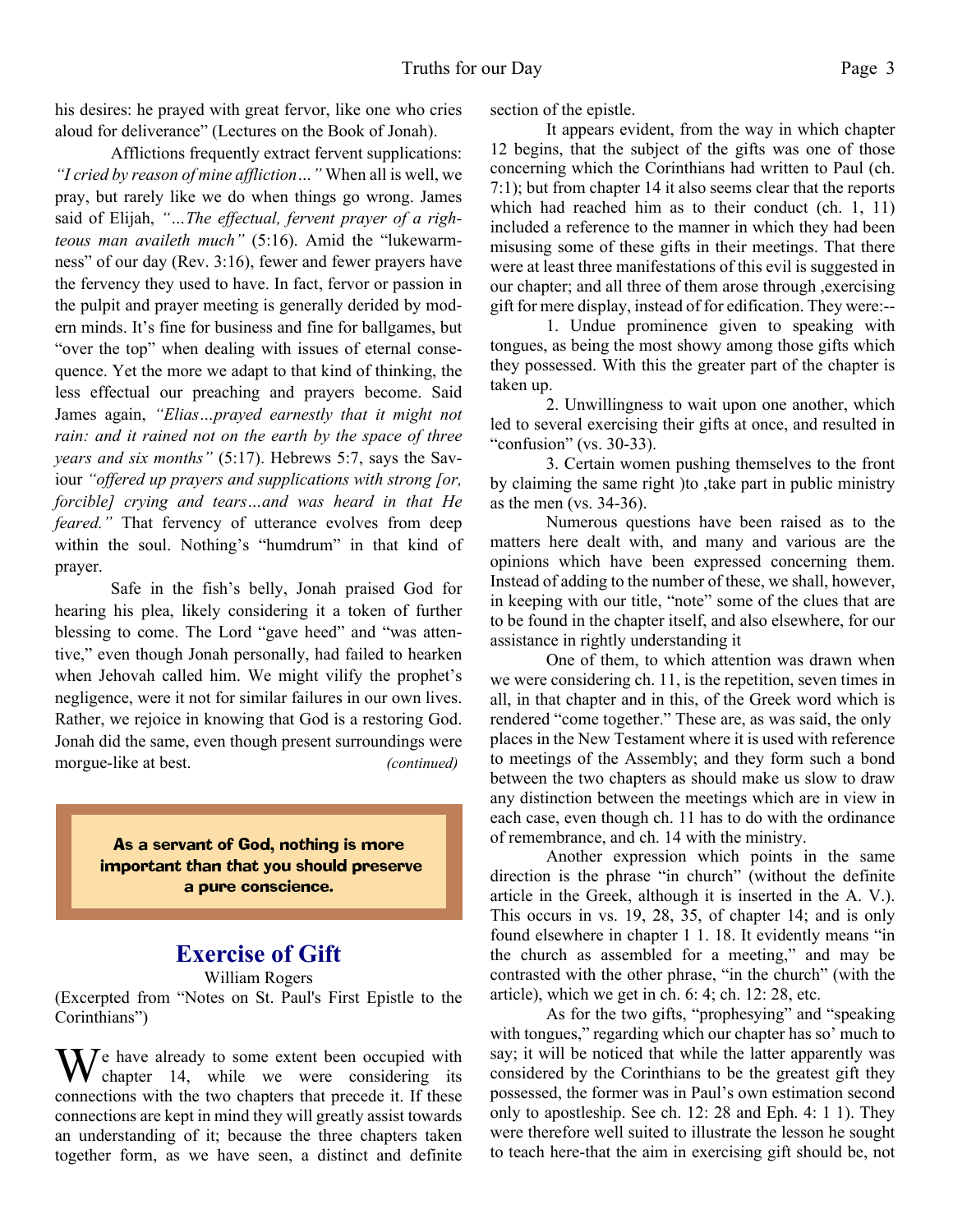self-display, but the profit of the saints. Yet when this lesson has been learned, it has a much wider application than to these two only; as may be seen in v. 26, where after mentioning the exercise of various gifts the Apostle adds, *"Let all things be done unto edifying."*

These exhortations given in this chapter to "desire spiritual gifts" (v. 1), to *"pray that he may interpret"* (v. 13), and to "covet to prophesy" (v, 39), like that in ch. 12. 31 to "covet earnestly the greater (R.V.) gifts," imply, as was pointed out already, that these gifts might be obtained by prayer and exercise concerning them. If not, the exhortations would be meaningless; while if this was so, the statement one sometimes hears made, that such gifts could only be obtained by the laying on of an apostle's hands, would appear to be incorrect.

That they were at certain times conferred in that manner we know from Acts 19: 6, just as we know from 2 Tim. 1: 6 that the evangelist Timothy received gift in the same way. Yet few would be found to contend that only by laying on of an apostle's hands can the gift of evangelist be given. It may be said that to concede this point is giving something away to those who would uphold the present day silly imitations of "speaking with tongues" and "prophesying"; but truth is never really helped by bringing to its aid statements which cannot be clearly proved from the Scriptures, and which only pass current because they have not been tested.

Another example of the same kind is the opinion sometimes expressed that the gift of tongues resulted in ability to preach the gospel in foreign languages previously unknown. We have neither a statement to this effect, nor an example of it, in the Word of God; and it is inconsistent with the fact, plainly set forth in 1 Cor. 14: 13, that a man might possess the gift, and yet be unable to interpret what he himself had said.

That the "tongues" were actual foreign languages is clear enough from the exclamation of the strangers from all parts in Acts 2: 8-1 1. *"How hear we every man in our own tongue wherein we were born."* But the same passage also shows that the words which they heard were not gospel addresses directed to themselves, but a speaking forth as the Spirit gave utterance of "the wonderful works of God." And no indication is given that the speakers understood their own utterances, although these strangers did. Similarly, in 1 Cor. 14 the exercise of the gift of tongues is described as praying (v. 14), as singing (v. 15), as giving of thanks (v. 16), but not as gospel preaching.

Yet on the other hand, scarcely any city could be named in which in those days more foreigners were to be found than in Corinth, a fact which may suggest a reason for the Lord dispensing this gift so much more widely there than seems to have been the case elsewhere; not as a means of direct gospel preaching to such, but "for a sign" (v. 22), just as had been the case at Pentecost.

As to "Prophesying," it would be no easy matter to give a definition of that word sufficiently wide to embrace all the circumstances in which it is introduced in the Word of God.

In our modern speech it has become so bound up with foretelling what is future, that we can scarcely think of it in any other connection; yet very much of what the Bible calls prophesying is not at all of this character.

At the one extreme it is used of the fully and verbally inspired writings found in the Scriptures; while at the other we have it applied even to the music and thanksgivings of the Levites in the Temple services. See 1 Chronicles 25: 1-3, and note the remarkable expression in v. 2, where it is said that they *"prophesied according to the order of the king."* Might we say that in like manner the prophets in Corinth were to prophesy "according to the order" of the apostle as given in this 14th chapter, and emphasized in its closing verses? At least it is clear that what is here called prophesyings cannot be on the same plane as the writings of the O. T. prophets, since Paul feels free to limit their quantity, and suggests in v. 29 that others present should judge as to their quality. If these men were speaking in the very words which God at the time was giving them to speak, would the apostle have dared to thus limit them? And yet on the other hand, the use of the words "revelation" (v. 6) and "revealed" (v. 30) would assure us that in some sense they were delivering messages from God.

Probably the closest parallel to them in O. T. prophesying would be that of which we read in Num. 11: 25-27 on the part of the seventy elders. There too Moses was asked "to "forbid" some of them; and his reply, *"Would God that all the Lord's people were prophets,"* sounds very like Paul's words here, *"I would that ye all . . . prophesied" (*v. 5).

One thing more. In the middle of ch. 14 an interesting point is suggested by the mention of certain people called the "unlearned." That these were not members of the local church seems plain from the wording of v. 23, *"If therefore the WHOLE church be come together . . and there come in those that are unlearned."* Yet on the other hand, they are carefully distinguished from the unsaved by the phrase used, both in this verse and in v. 24, "unlearned, OR unbelievers," and *"one that believeth not, OR one unlearned."*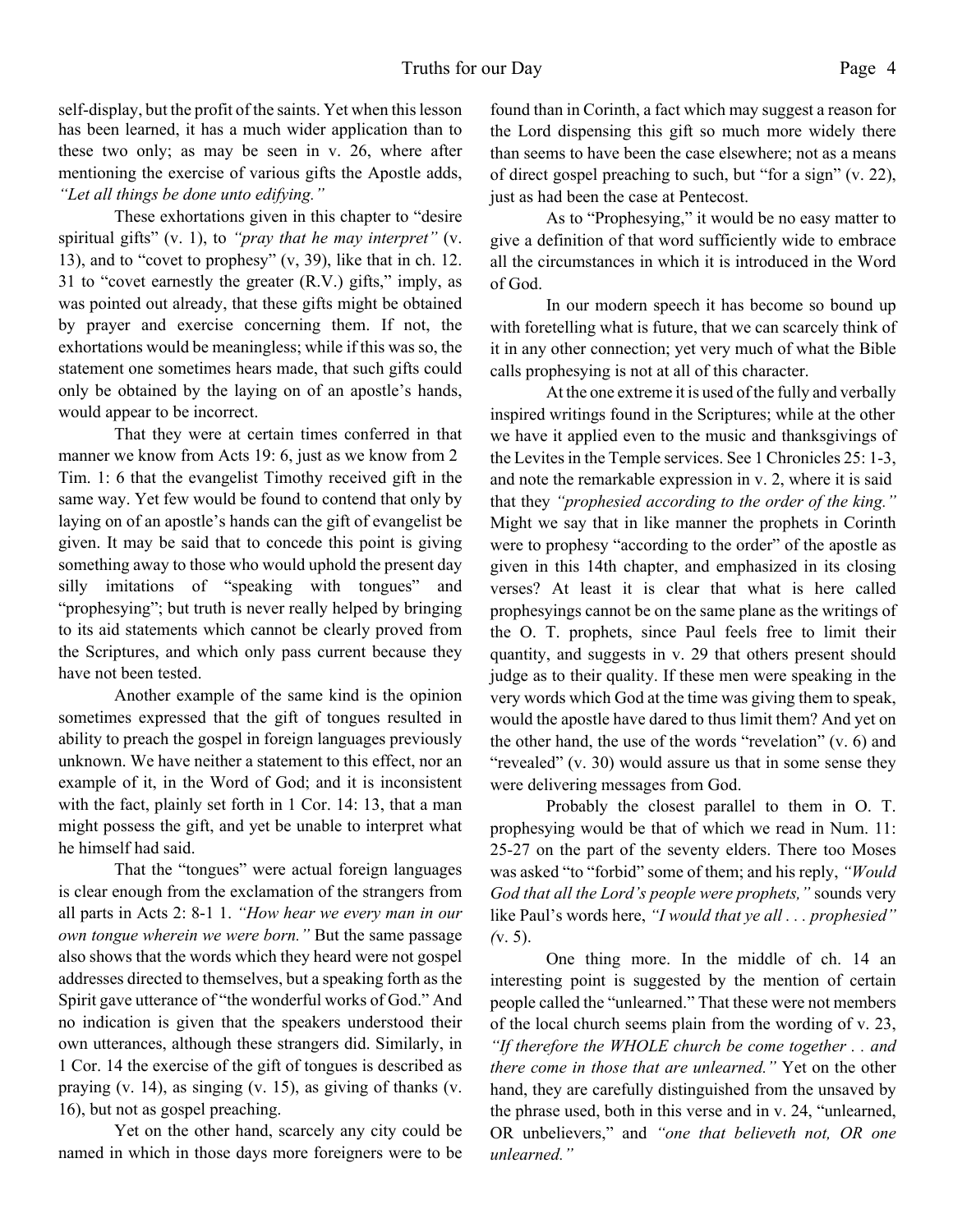Who then can they be, if not such as having professed faith in Christ have not yet been received into the

fellowship of the Assembly? We may leave it to those who tell us that there is no such thing in the New Testament as reception into a local church, to find some other explanation of them consistent with what the chapter says of them. Meanwhile it is to be noticed that though either the unlearned person or the unbeliever may be led to acknowledge that *"God is in you of a truth"* (v. 25); it is only the unlearned, and not the unbeliever, who is thought of as saying "Amen" to the thanksgivings (v. 16).

## **The Living Word of God**

 *"For the word of God is quick" [living]…* Heb. 4: 12

*"For this cause also thank we God without ceasing, because, when ye received the word of God which ye heard of us, ye received it not as the word of men, but as it is in truth, the word of God, which effectually worketh also in you that believe."* 1 Thess. 2: 13

"The first business of the interpreter of Scripture is to find out precisely what every verse or paragraph meant at the time and place where it was written; and there is endless profit in the exact determination of this original application. But, whilst the interpreter's task begins, it does not end with this. The Bible is a book for every generation; and the deduction of the message which it is intended to convey to the present day is as truly the task of the interpreter. There is a species of exegesis, sometimes arrogating to itself the sole title to be considered scientific, by which the garden of Scripture is transmuted into an herbarium of withered specimens." [James Stalker]

The Word of God is unique among all the writings held in the hands of men and read with their intelligence. While other writings may surely move hearts and spirits, and may influence human beings singularly or collectively, there is only one Writing that is timeless in its scope, application, understanding, and appreciation. The Holy Record which God has given us is indeed eternal, and not only will abide when all else has been consummated, but has, and will continue to be appropriately applicable to every people, every nationality, every place, every situation, to the young and the old, to the tender and the calloused, to the scholar and the uneducated, to the diligent and to the apathetic alike.

It is the great responsibility of the man who will accept the burden of teaching the Scriptures to draw from the depths of this Living Well, to drink deeply at the Fountainhead, and in holy communion with the Divine Author, to be guided in the opening of these eternal truths to his hearers in faithfulness to He who has sent him, rather than in fear of those who hear only to accuse. He must understand their correct interpretation, and give the meaning of that to his audience. He must further give appropriate application of its truths as the Holy Spirit leads him, whether in encouragement or exhortation, whether charge or censure, without any fear of men, whether infidels or professors, who seek to put to death that which lives and works effectively in the hearts of believers.

May the Lord encourage all who take up His Word with true exercise of heart and gift from the ascended Christ, to boldly proclaim eternal living truths, expecting the understanding and application of them to effectively change the lives of those who hear them. May He raise up more men among us who will faithfully tell their audiences "what the Lord hath said". May the effect of this cause believers to shun the world's false ways and wisdom, and learn the joy of obedience to the "wisdom which is from above". May holy, separated believers order their conduct in such a way that the homes and assemblies that they are a part of are strengthened and preserved for the glory of the Lord until the moment when He calls teacher and hearer alike into His presence to give account of our stewardship.

> **All heresy is either the Bible plus, or the Bible minus.**

**L S. Chafer**

# **Perils of Assemblies**

William Bunting, "Spiritual Balance"

#### **Sundry Perils**

It is necessary to repeat that God's path for His people is<br>one of uncompromising separation from the world in its  $\mathsf{T}$ t is necessary to repeat that God's path for His people is every aspect political, commercial, ecclesiastical, social, and matrimonial. This is the plain teaching of 2nd Corinthians 6:14-17, the words of which "admit of no concession whatever; they are absolute and abiding. They are not to be regarded as sentiment or theory, or frittered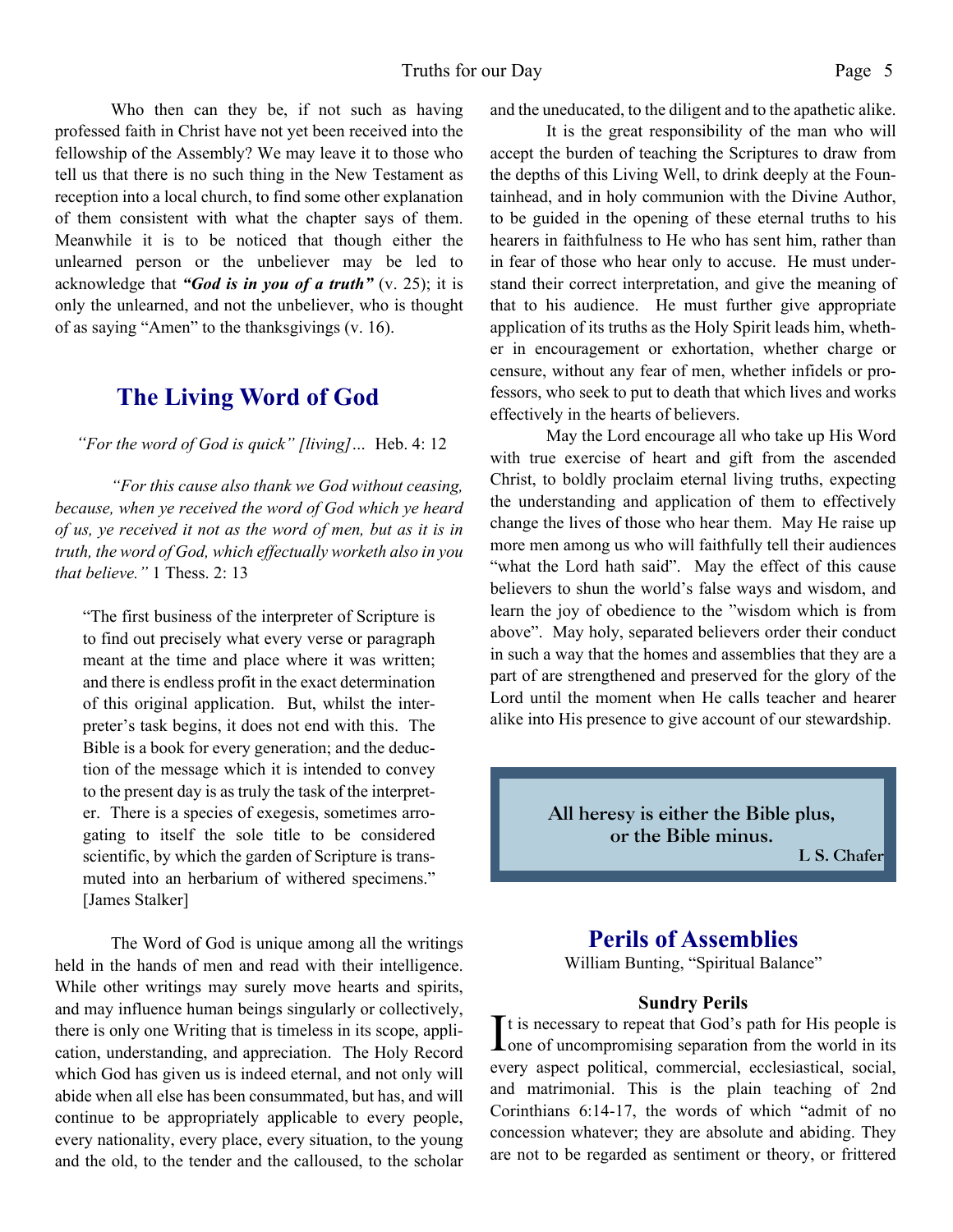away by applying them to a limited circle. Their full force and authority ought to be felt, obeyed, enforced, and manifested everywhere" ("Letters of Interest"). This teaching, if learned in fellowship with God, will preserve us from the perils of worldliness against which we have already warned. Nevertheless there are other subtle ways of departure from God. Some of these which have been considered in earlier pages, together with others not yet named, require to be specially underlined today.

#### **The Peril of Inconsistency**

There is the peril of inconsistency. Vigilantly see to it, therefore, that your personal holiness, gentleness, and thoughtful consideration of others keep step with your strictness for Church order in public. Do not "strain at a gnat and swallow a camel" as many do. Be strict in judging self before criticising others. Remember that the elder's first qualification in 1st Timothy 3 is a life "without reproach". This is but reasonable, for what weight has any man's stand for truth if it be known that his past is not normally clean, that he is greedy of gain, or that his home life is not right ? Forget not that the call to "come out" (2nd Corinthians 6:17) and lead a separated life, is followed by the call to cultivate a sanctified life (ch. 7: I); and that while Paul trod a narrow path (ch. 6:14-17), he did so with a big heart for God's people (ch. 6:11). All this reveals the need of godly balance. But where the unequal legs of the spiritually lame are in evidence, need we wonder if men mock at their ungainly and ungracious walk?

#### **The Peril of Prejudice**

Further, beware, dear saint, of leaving the simplicity that is in Christ and of becoming formal and legal. Beware of holding the truth in a proud, fleshly way, which is more inclined to harden than to win.

Above all, beware of allowing prejudice to embitter your spirit and rob you of love for all saints, for it is amazing the length to which prejudice can drive even good men. His fellow-Exclusives used to feel scandalised when they saw Mr. J. G. Bellett walk arm in arm with so-called Open brethren upon the streets of Dublin, but the saintly man had so much of the presence of God with him, that no one dared to rebuke him. Eschew the spirit of those detractors Many other examples of prejudice could be mentioned. Asked about special meetings which had been convened in an assembly, a brother replied, "I went some night just to pass myself." The preacher was a good and saintly man, whose service for Christ was perfectly scriptural, but he was outside the brother's little circle of fellowship. That made all the difference. Oh how low and unworthy our thoughts of God's sacred work can become, and what a narrow partisan spirit our language can at times betray! If the preacher had been one of 'his men' the brother would have been present nightly with a glowing face. Some who have developed a kind of spiritual superiority complex regularly absent themselves from their assembly meetings when certain of the Lord's honoured servants are to speak, Indeed without evidently having a qualm of conscience they allow their prejudiced party feelings to carry them to even greater extremes.

Hearing that his unconverted son while upon holiday was attending special gospel meetings conducted by two e arnest evangelists, a Christian gentleman requested his boy to return home at once, which he did. The preachers, our late esteemed brethren, James Marshall and William McCracken, felt very disappointed at this, as they had been praying for the young man's conversion, The father was in an extremely narrow circle of fellowship, and the strange, unchristian request was made simply because the evangelists were not in his communion. The sad sequel to the story is that some time later the young man lost his life, leaving no hope for Eternity. Needless to say, such an attitude is utterly foreign to the spirit of Christ, but such is the length to which party prejudice can drive even good men. Beware of it, beloved, as you would a plague. It is the child of ignorance, and so long as it controls a man's mind, a warped and perverted judgment will be his. Since all the gifts of the Risen Head are needed, just as all the members of the human body are required if it is to function fully and harmoniously, love, and, in every way possible support all sincere. God-sent, God-honouring servants of Christ, without partiality, Partiality was a curse at Corinth, where one favoured Paul, another Apollos, and so on (1st Corinthians 1:12), as we have already seen; and it was the sin of Diotrephes carried to an extreme length (3rd John), Verses 5 to 8 there would teach us that our prayers, hospitality, and practical interest would, as far as is possible, embrace every godly,commended labourer at home and on the mission field. *"Because that for the sake of the Name they went forth, taking nothing of the Gentiles. We therefore ought to welcome such, that we may be fellowworkers with the truth"* (w, 7, 8. R.V.). Yet some assemblies seem to have fellowship with only a select few, as though the Lord of the great harvest field had no concern about the others. Oh, well it is that His llove and care are not so restricted and inconsistent as are the saints at times. Even beloved Paul had to plead with his own spiritual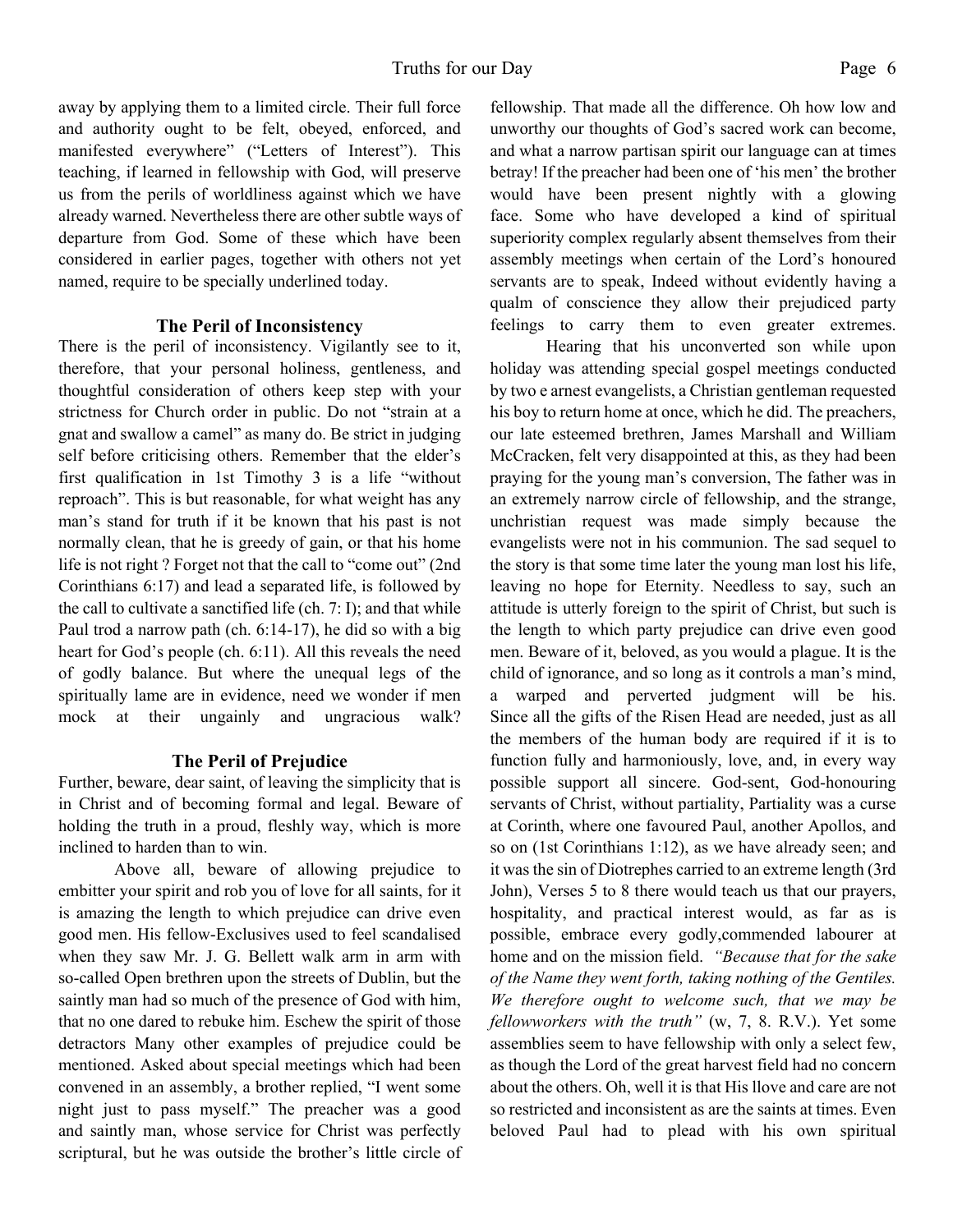children, saying, *"Open your hearts to us; we wronged no man, we corrupted no man, we took advantage of no man"* (2nd Corinthians 7.2). How strange and pathetic that one so near to the Lord as an Apostle--one with heart so noble, self-denying and affectlonate should have to remind those who owed their very salvation to him that he had never given them any just cause to turn against him as they had done  $\blacksquare$ 

#### **The Peril of the Whispering Tongue**

If you would be fair and impartial, lend not your ear to the tongue which whispers evil of another. Usually it accomplishes its malicous design by the confidential spread of rumour, surmise and insinuation. It magnifies trifles, impugns motive, misrepresents facts, and delights to create an atmosphere of suspicion. It ever takes advantage of the willing, open ear of the unwary Christian, and many a reputation it has blasted, for a lie will go half round the world before the truth has got on its boots. Speaking of the habit of some preachers to circulate slander, Spurgeon truly said that "it curdles all the milk of human kindness in a man's (own) bosom, and he becomes more fit for the detective police force than for the ministry". Those who engage in this mean business usually take pleasure in going from house to house and from assembly to assembly, prying into and meddling with other people's affairs, much like the silly widows of 1st Timothy 5:13. Never in Scripture is the whisperer viewed in aught but an evil light (See Psalm 41:17; Isaiah 29:4; Romans 1:29; and 2nd Corinthians 12:20); and never did our Lord or His Apostles engage in anything surreptitious. When Paul heard the unfavourable report about the Corinthians he wrote to them concerning it, and shrank not from naming its authors (1st Corinthians 1:11). With him all was open and above-board, and this should ever be our attitude. *"Against an elder receive not an accusation, but before two or three witnesses"* (1st Timothy 5:19). Whispering is a moral p!ague-a mischievous practice, which accomplishes nothing better than the separating of "chief friends" (Proverbs 16:28). *"Thou shalt not go up and down as a talebearer among thy people . . . I am The Lord"* (Leviticus 19:16). No godly Christian could with a good conscience carry on a campaign of whisper against others. Shun the whisperer, whatever his pretence may be. He is no true friend. Tell him to be gone.

What we have said applies especially to those in oversight. Not infrequently what is spoken privately in the ear is voiced publicly in the assembly business meeting. It is surely an intensely serious matter for men to sit there and use their influence against godly labouring brethren as has on occasions been done. Sometimes those who do so are men whose own past lives are, to say the least, far from perfect.

Before believing any rumour about a brother, therefore, thoroughly investigate it, and let it not be forgotten that the sin of Joab was that he fell upon and slew *"two men more righteous and better"* than he himself (1st Kings 2:32.). Solemn business!

#### *(continued)*

Every year, and even every day we live, we should see more clearly how all the rest and gladness and power of our Christian life hinges on one thing: taking God at His word, believing that He really means exactly what He says, and accepting the very words in which He reveals His goodness and grace without substituting others or altering the precise modes and tenses which He has seen fit to use.

# **The Righteous Lord Loveth Righteousness**

*Joel Portman*

 $M^e$  have noticed in previous articles that righteousness is a quality that delights God's heart. He is righteous and looks for righteousness in everything. This is, as we have said, not a standard of righteousness that is according to men or which is acceptable to them, but it is a standard from which we all come short, since it is the quality of doing what is absolutely right on all occasions. We freely admit failure in our own lives when compared with this high and lofty requirement, but it should and must be our exercise of heart to seek to measure up to it as much as is possible.

 God is working to eventually establish righteousness in the world (2 Pet. 3:13, *"new heavens and a new earth"* where righteousness dwells, or where it is "at home," or residing permanently). That is, there will then be nothing that will contradict its standards nor violate its principles. Sin and rebellion against the will of God will be no more, and His will and authority will be supremely established in the earth. We look forward longingly to that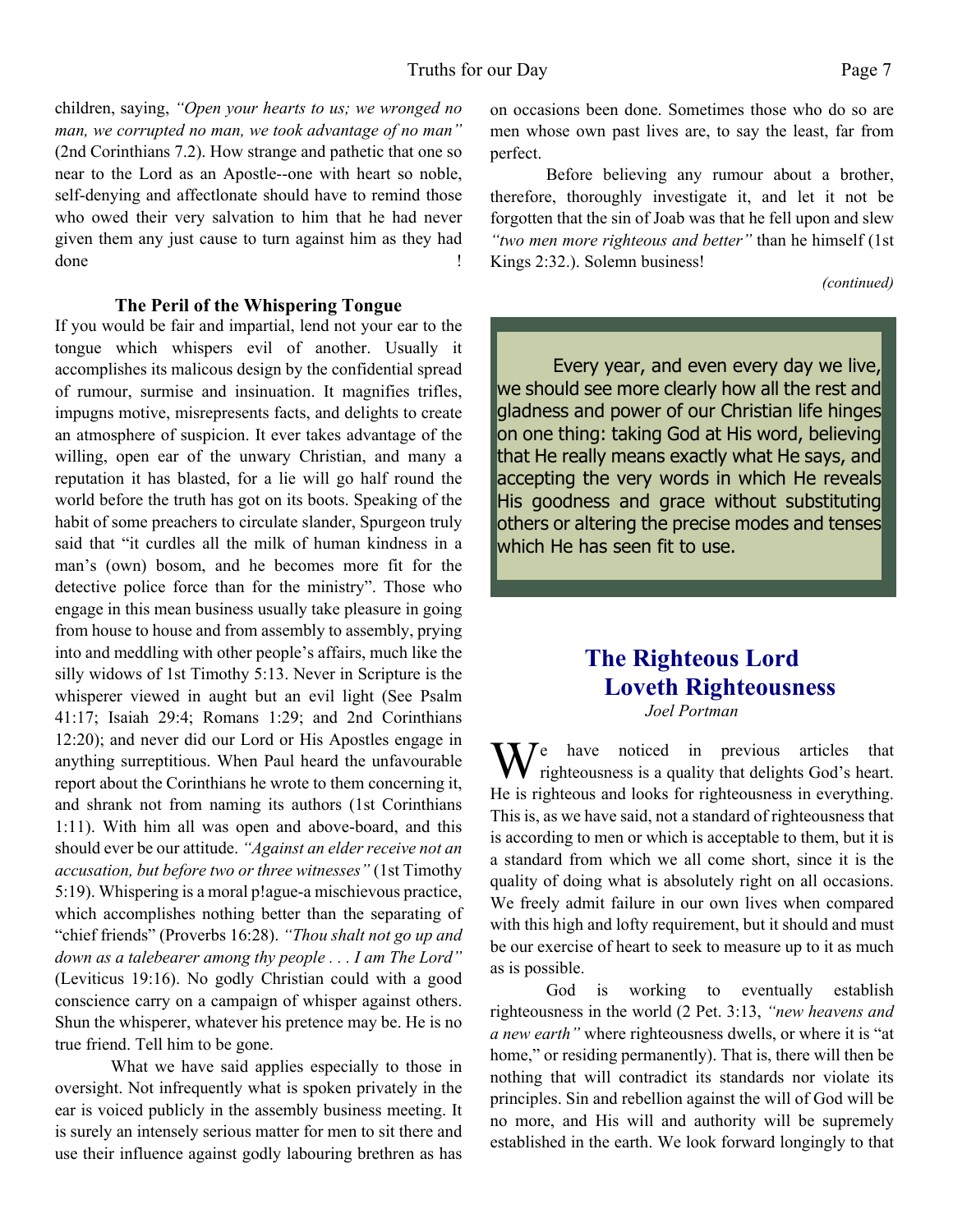day when the righteous Lord will reign in undisputed sovereignty over all the universe. But until then, it is our responsibility to live as citizens of the kingdom of righteousness and to demonstrate in an unrighteous world that we are consciously anticipating that glorious consummation of God's purposes.

 Since that is God's ultimate desire and our present ambition, it also means that the Lord delights in companies of saints who corporately are seeking to act according to righteous principles. In order to do so, of course, the Word of God must be studied and carefully understood so that actions are controlled and determined by God's will. Nothing should be done because "it seems right to us." That is very close to the same as God's assessment of Israel at the end of Judges, *"Every man did that which was right in his own eyes."* That condition indicates that the authority of God was being disregarded or rejected, since it existed when there was no king, or source of human authority in those days. The lack of a human figure should never have caused them to *"do what was right in their own eyes."* That is a characteristic of last days, and though we are in those days, we need not be controlled by last day conditions. However, remembering that Philadelphia precedes Laodicea (Rev. 3), there is a thin line that divides one from the other, and each condition is not permanent.

#### **Old Testament Leaders**

We learn from Divine principles and passages of the Old Testament that righteous men were sought to lead the people of God. God taught them in Ex. 23:7-8, *"Keep thee far from a false matter; and the innocent and righteous slay thou not: for I will not justify the wicked. And thou shall take no gift: for the gift blindeth the wise, and perverteth the words of the righteous."* Their judgment was not to be swayed by enticements of any nature. Again in Ex. 18:21, Jethro, Moses' father in law, advised him to *"provide out of all the people able men, such as fear God, men of truth, hating covetousness; and place such over them, to be rulers of thousands, and rulers of hundreds, rulers of fifties, and rulers of tens: and let them judge the people at all seasons: and it shall be, that every great matter they shall bring unto thee."* It seems clear that this was the requisite for those who would guide and rule among Israel, and that they were expected to do so, having learned the truth from Moses (who can be seen typically representing Christ), and under his authority.

 Lev. 19:15 emphasizes the same truth: *"Ye shall do no unrighteousness in judgment: thou shalt not respect the person of the poor, nor honour the person of the mighty: but* *in righteousness shalt thou judge thy neighbour."* Anything that would cause a miscarriage of justice among the people was to be strictly avoided so that the nation might be characterized by righteousness and justice among them. That indicates that partiality in any form of judgment was to be strictly avoided. Friendships, personalities, or other personal characteristics couldn't enter into their decisions. God is no respecter of persons, and neither were they to be. Inconsistency in judgments or even in personal assessments is often a plague among God's people of any age and can cause much discouragement and dismay.

 Moses charged those who would carry this responsibility in Deut. 1:15-17: *"So I took the chief of your tribes, wise men, and known, and made them heads over you, captains over thousands, and captains over hundreds, and captains over fifties, and captains over tens, and officers among your tribes. And I charged your judges at that time, saying, Hear the causes between your brethren, and judge righteously between every man and his brother, and the stranger that is with him. Ye shall not respect persons in judgment; but ye shall hear the small as well as the great; ye shall not be afraid of the face of man; for the judgment is God's: and the cause that is too hard for you, bring it unto me, and I will hear it."* These, with other references, emphasize the solemn importance of maintaining righteousness among God's people (Ps. 72:2, Deut. 16:18-20, 19:17-21). God's condemnation of the nation was that they had failed to do so (Isa. 5:23, Jer. 22:3-9).

#### **New Testament Requirements**

The Lord responded to the criticism of the Jews in John 7:24 by saying, *"Judge not according to the appearance, but judge righteous judgment."* That is, in order to judge any matter righteously, we must have all the evidence, at least as far as possible, and not assess any situation by what it appears to be on the surface. Too often, sadly, we are prone to make a judgment about a matter in our hearts, and possibly in our talk, about something that may be distant and about which we only know one part, or one side of the story. This is all the more true in days of instant communications that can reach across vast areas of a country or around the world. In addition, what is in the heart is unknown to us, and to presume to judge a brother's motives is to try to do something that only God is capable of. Once an incident took place when a brother, over the phone, assailed another for some failure by saying that he was only doing those things for self. The condemning brother had no idea, nor any right, to judge the motives of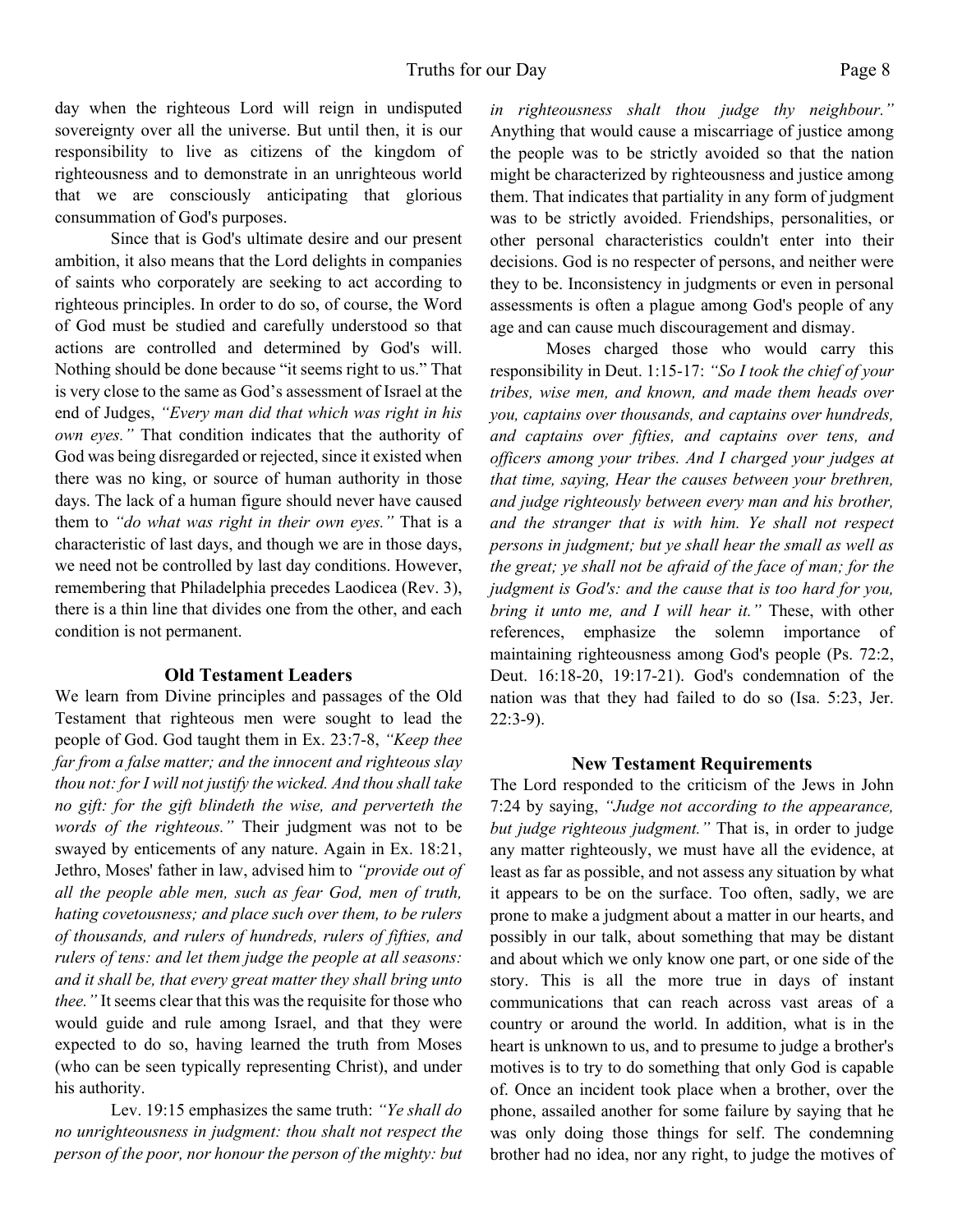the other one since doing so was wrong, first of all, and he couldn't have possibly known for sure. Of course, there are things that can be said, at times, which more rational thought would have prevented.

Ah, His are thine to serve; Christ's brethren here Are needing aid; in them thou servest Him. The least of all is still His member dear; The weakest cost His life-blood to redeem. Yield to no "party"what He rightly claims, Who on His heart bears all His people's names.

Be not men's servant, think what costly price Was paid that thou mayest His own bondsman be, Whose service perfect freedom is. Let this Hold fast thy heart. His claim is great on thee; None should thy soul enthrall to whom 'tis given To serve on earth, with liberty of Heaven. quoted by W. Bunting in "Spiritual Balance"

#### **Assembly Discipline**

Sadly, since we are men at the best, there can be and have been cases when assembly discipline wasn't carried out in righteousness and on scriptural grounds. One regrets to recognize this, but it is the truth. In one case, a number of brethren and sisters were put out of an assembly for expressing to the elders their concerns about some practices of the assembly. In another, a brother was removed from the fellowship for railing, after he had been invited to a meeting of the elders and asked to express to them the concerns that he had. Fortunately, in that case, the brethren were honest enough later to acknowledge that they were wrong, but it was too late. Even another involved a good brother being put out of a local assembly for a trifling matter that took place in a family gathering. To take trivial matters and expand them into any excuse for action against a brother could indicate a desire to punish another simply out of prejudice. That is not righteous! One brother was threatened with discipline for a prolonged time because of a thought he expressed regarding a point of Scripture, even though he had never taught it. There can be acts of discipline that are not with the clear support of the scripture nor of the facts. Such shouldn't exist if righteous judgment without prejudice prevails among the saints, but again, without making excuse for failure, such miscarriages of judgment can take place when brethren are not guided explicitly and spiritually by the Word of God. However, in saying this, we admire, appreciate and adhere to the most who seek to do what is right and scriptural for the good of God's people.

It's possible to act on a matter without careful consideration of all aspects and without careful, prolonged waiting on God. A matter may have been continuing for years in a brother's life or even in an assembly, but when it comes to the light, some feel that they must act swiftly and without making sure of the matter and acting wisely. If it has been existing for many years, is there any need for hurry if there is the possibility of making a mistake? Obviously, there are cases which are clear and there is no need for delay, but sometimes there is a need for time and wise consideration without prejudice or preference so that God's will is executed. He will not condemn the righteous or clear the guilty, but we possibly can, due to our limitations of knowledge. There is a need in every case for a wisdom that descends from above, Divine in its origin, that sometimes goes against the current of popular opinion. One remembers a case when the majority of brethren in an assembly felt that a brother should be disciplined for covetousness, but the elders, acting with restraint and wisdom, felt that there was not enough clear evidence to do so, and refrained from so acting. That decision was not popular, but likely was correct.

Other assemblies acting autonomously can assess whether or not the judgment by another is righteous, scriptural and correct or not. How they react and what they do will be their responsibility before the Lord as well, remembering that God doesn't simply "rubber-stamp" an assembly decision. It would seem clear that in Matt. 18:18, the tenses indicate that it is the responsibility of the local assembly of believers to act on a matter from the standpoint of knowing what God has already determined, and to carry out righteousness according to His standard in the gathering of saints on earth. That is, what they do will be bound on earth as it has already been bound (forbidden) in heaven, and vice versa. If what an assembly does is not the mind of God as revealed in His Word, it would be difficult to expect that a righteous Lord would be in agreement with it. This requires careful assessment of every matter in the light of Holy Scripture to know what would clearly be God's mind. The wrong usage of passages to try to support any action could not fall into this category or be righteous.

While there is a difference of opinion on 3 John as to whether or not Gaius was yet in the assembly where Diotrophes ruled, it seems to this writer that the language would support, at least, the possibility that he was not yet among that number. One cannot be dogmatic about it, but since Gaius received those (v. 5) that Diotrophes rejected and forbad them who would (v. 10) even casting them out of the church, it would be hard to visualize Gaius remaining in that fellowship. If he was, it is evident that he wouldn't have been on the popular side and would have endured difficulties for his actions. If he were not in the assembly, it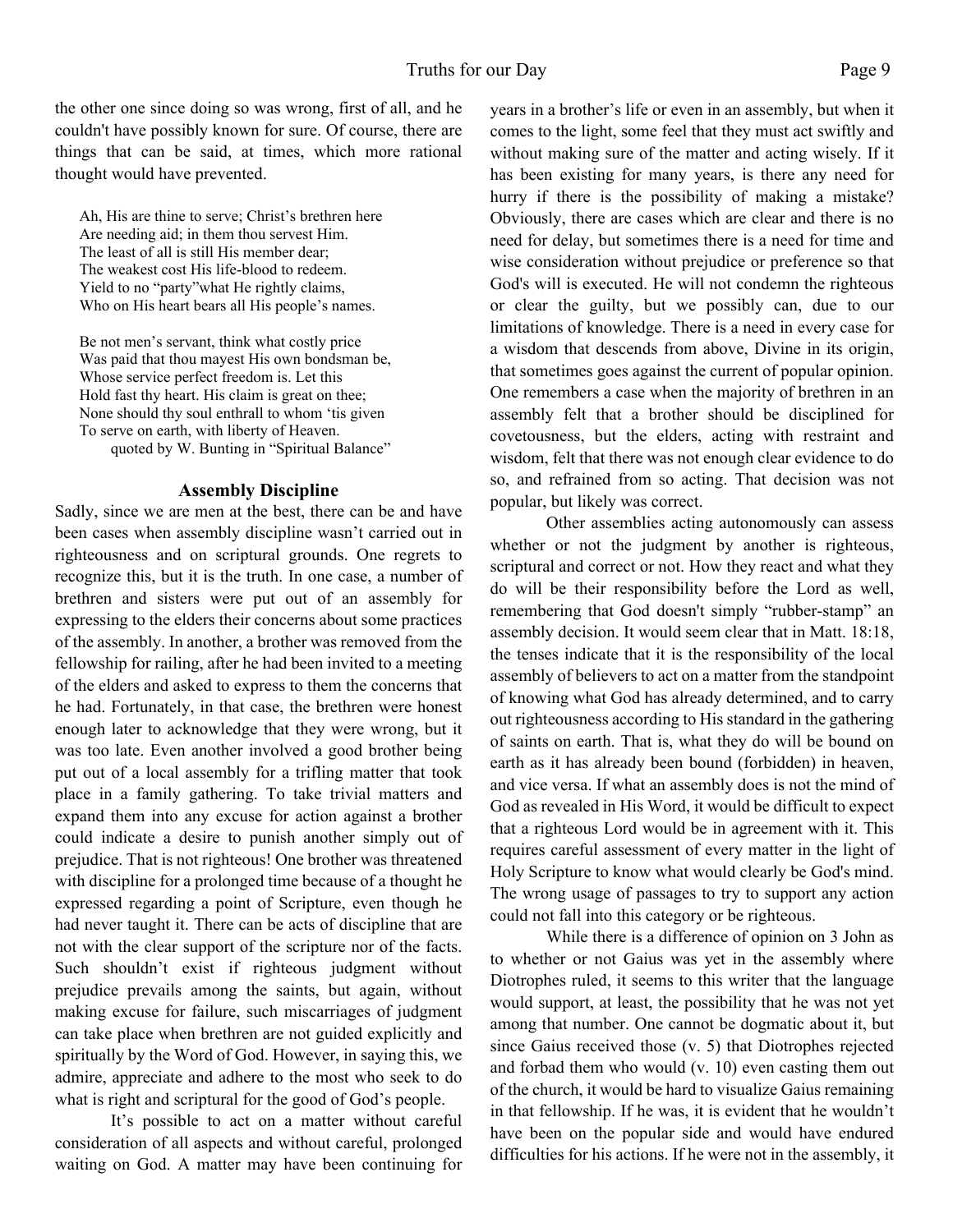seems evident that the aged apostle John didn't recognize such an act but continued to acknowledge the faithfulness of a dear brother to whom he was writing. It would have been unrighteous to do so and he would have been acting in accordance with a wrong deed.

May the Lord enable us in this day of feeble assembly testimony to seek to maintain righteous principles, avoiding doing that which is right in our eyes or what seems to prevail in the world around us. Let us be careful to recognize responsibility to our righteous Lord and to maintain a sphere where saints are able to go on in a measure of assurance that if they act according to scripture, they will be able to continue to enjoy fellowship in a local assembly without fear. Such an environment will stand out pleasingly to the Lord in the midst of a world and society that is increasingly unrighteous.

#### **The Man of Calvary** Henry-de-Graaf

There is a Man on yonder throne Who suffered once for me; My sin, my guilt, He made His own On dark, dark Calvary. That blessed Man, of Calvary, I'll praise Him more and more. And still throughout eternity That peerless Man adore.

One pierced hand was on the throne, The other laid on me. The Man betwixt my cause has won, On dark, dark Calvary. He reconciled the sinning one, The wrath of God appeased; The grief, the pain, He bore alone, That peerless Man, for me.

At times, my heart within me melts, And words I cannot speak. When dwelling on the pain He felt On dark, dark Calvary. But, Oh, sweet thought, I'll see Himself He's coming soon for me. The object of all worship then, That peerless Man, shall be.

# **Strength Renewed**

John 21:11

When the blessed One was brought to the bar of the high priest *" as a lamb to the slaughter,*" Peter, who had

followed Him afar off, *"sat without in the palace: and a damsel came unto him, saying, Thou also wast with Jesus of Nazareth. But he denied them all, saying, I know not what thou sayest.*" Then he changed his position, going out into the porch, when another maid said, *"This fellow was with Jesus of Nazareth. And again he denied with an oath, I do not know the man."* Again he moved, entering into the judgment hall and standing by the fire, where he was called to meet the same accusation. *"Then began he to curse and to swear, saying, I know not the man"* (Matt. 26:69-74).

He was no longer a rock, but dust and ashes blown away by the breath of a servant girl. The death and resurrection of his disowned and dishonored Lord followed, and we find the denying disciple with six of his fellowdisciples on the shores of the sea of Galilee. Restless, dissatisfied with himself, unhappy, craving employment and excitement, *"Simon Peter saith unto them, I go a fishing. They say unto him, We also go with thee. They went forth, and entered into a ship immediately; and that night they caught nothing."* They were learning in their own experience the lesson the Master had taught them before His departure, *"Without me ye can do nothing,"* not, a little, but "nothing" (John 15:5).

*"But when the morning was now come,"* fair type of the approaching millennial morning, *"Jesus stood on the shore,"* unknown to the disciples who were not expecting His coming then and there. He called to them in the familiar language of the country, asking if they had caught anything, and then His voice went ringing across the water, *"Cast the net on the right side of the ship. and ye shall find. They cast there-fore, and now they were not able to draw it for the multitude of fishes."*

Instantly the quick perception of John's love, looking in the light of unhindered fellowship, led him to say to Peter, *"It is the Lord."* What an announcement to make to one who a few days before had declared with cowardly cursing, *"I know not the man!"* If he had been as many now who have denied their Lord, he would have exclaimed, "Let me hide at the bottom of the boat, let me spread the sail and hurry to the other side of the sea, let me in some way escape His presence!" But no, he girt his fisher's coat about him, and, leaping into the sea, swam straight to the feet that still bore the scars of the nails. In answer to the intercession that never fails, his faith had not failed, and while the law would have beaten him back, grace drew him on to be restored to lost communion.

*"As soon then as they were come to land, they saw a fire of coals there, and fish laid thereon, and bread."* The Master of the feast had provided for the refreshment of his